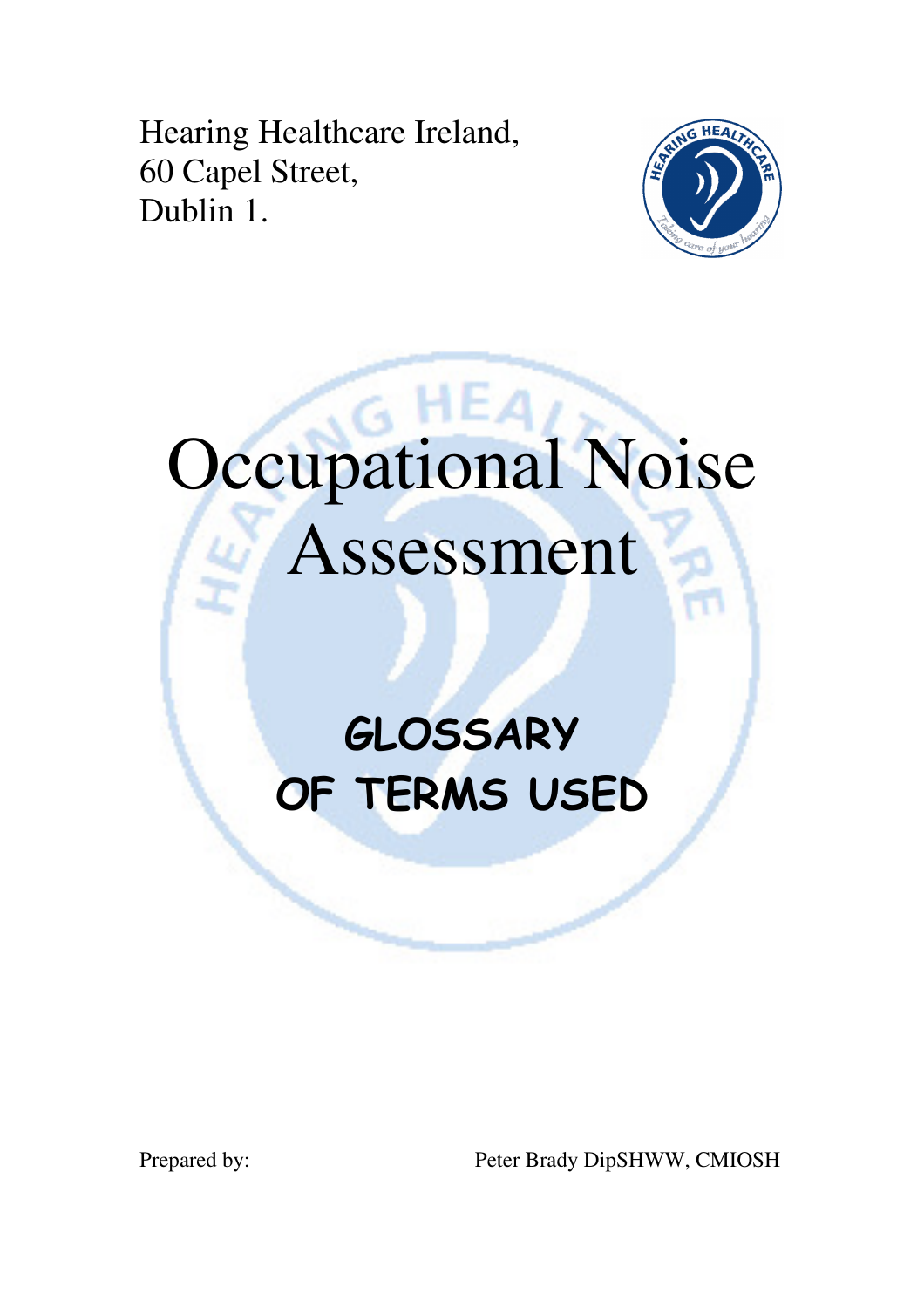# **Control of Noise at Work Regulations 2007**

Under Section 8(2)(d) of the Safety, Health & Welfare at Work Act 2005, an employer has to ensure, so far as is reasonably practicable, the safety and prevention of risk to health at work of his or her employees relating to the exposure to noise.

The *General Principals of Prevention* in Schedule 3 of the Act and the *Safety, Health & Welfare at Work (General Applications) Regulations, 2007, Part 5, Chapter 1 (Control of Noise at Work)*, put an onus on the employer, so far as is reasonably practicable, to eliminate the risk from exposure to noise at source or reduce it to a minimum.

A competent person must assess noise exposure in the workplace, and if certain levels are exceeded, the employer must take additional measures. These levels are called '*Exposure Action Values*' and '*Exposure Limit Values*'.

### **Glossary of Terms**

#### **Noise - dB**

Noise is any audible sound and is measured in decibels (dB).

#### **Noise Survey**

 The survey of noise levels at specified locations, operator positions or within areas, before completing a full noise assessment.

#### **Noise Assessment**

 The determination of the noise exposure of a person or a group of people exposed to high noise levels, so that action can be taken to manage and control the noise to prevent or minimise the risk to hearing damage.

#### **A-weighting, dB(A)**

 The A-weighting is a standard electronic filter designed to mimic the response of the human ear to noise. The ear is not equally sensitive to sound at all frequencies and is most sensitive to noise frequencies in the middle of the audible range and its sensitivity falls at low and very high frequencies. This performance characteristic is closely associated with vulnerability to damage from high noise levels. Noise at frequencies to which the ear is most sensitive is most likely to cause damage.

#### **C-weighting, dB(C)**

 The weighting of audible frequencies often used for the measurement of peak sound pressure level. As the noise level increases, the ear is better able to hear low and high frequency sounds. The C-weighting has an almost flat (or linear) response across the audible frequency range, so it is better than the A weighting to represent high noise levels for peak noise measurements.

#### **Peak Sound Pressure (Ppeak) dB(C)**

 Means the maximum value of the C frequency weighted instantaneous sound pressure level.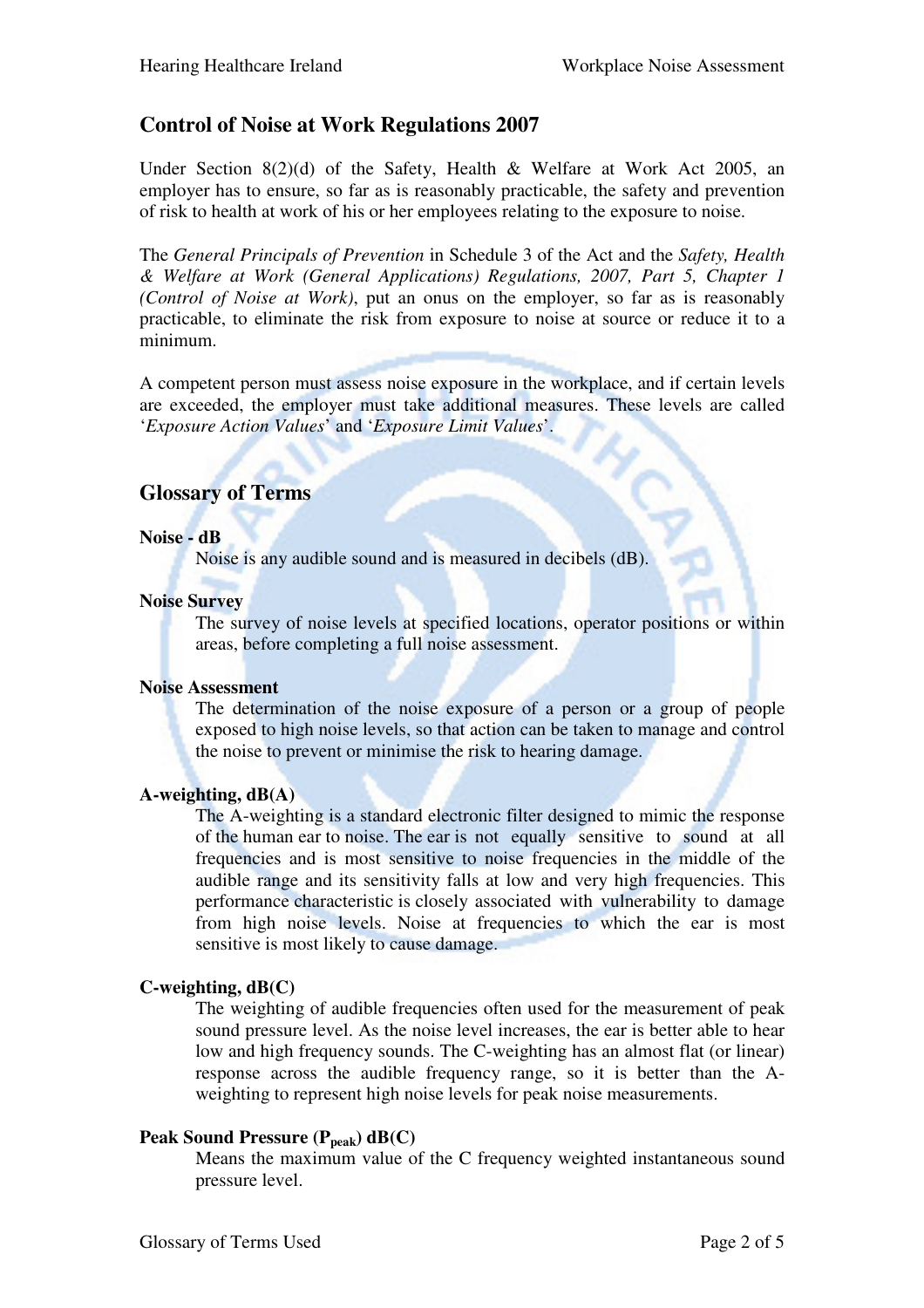#### **Sound Pressure Level**

 It is the instantaneous noise level displayed by the Sound Level Meter in real time. It can be used to assess steady noise, but cannot be used to assess the risk to hearing if the noise is impulsive or changes with time.

#### **Equivalent Continuous Noise Level, Leq**

 This measurement must be used if the noise is impulsive or changes with time and it gives the same total sound energy over the measurement period as the fluctuating noise. It is the total sound energy received by an employee in a working day which determines the level of risk of hearing damage.

#### **Daily Personal Noise Exposure, LEX, 8hr or Lep,d**

 A measure of the average noise energy a person is exposed to in a working day and is directly related to the risk of hearing damage. It is of particular importance as the measurement will be above or below certain action values and limits in the Control of Noise at Work Regulations 2007 which in turn requires the employer to take certain actions.

#### **Lower Exposure Action Value – 80dB(A) LEX, 8hr or 135dB(C)**

If the level of 80dB(A) daily noise exposure  $(L_{EX, 8hr})$  or peak sound pressure of 135dB(C) is exceeded (irrespective of any attenuation effect of individual hearing protectors), the Regulations require the employer to take specific actions to reduce the risk to employees.

#### The Regulations require that:

- Suitable and sufficient information is provided to employees and/or their representatives relating to risks resulting from the exposure to noise.
- Suitable personal hearing protection is provided for use by employees.
- Training in the use of hearing protection is given to employees.
- Hearing checks are made available to employees.

#### **Upper Exposure Action Value –**  $85dB(A)$  **L<sub>EX, 8hr</sub> or**  $137dB(C)$

If the level of  $85dB(A)$  daily noise exposure ( $L_{EX, 8hr}$ ) or peak sound pressure of 137dB(C) is exceeded (irrespective of any attenuation effect of individual hearing protectors), the Regulations require the employer to take specific actions to reduce the risk to employees.

 The Regulations require (in addition to the *Lower Exposure Action Value*  obligations) that:

- Appropriate mandatory warning signs are displayed to indicate that the noise at the workstation is likely to exceed the *Upper Exposure Action Value*, and that hearing protectors are available and must be worn.
- **Ensure the workstations in question are protected from unauthorised access** by technically feasible barriers or other suitable means justified by the risk of exposure.
- Establish and implement a programme of technical and/or organisational measures to reduce the exposure.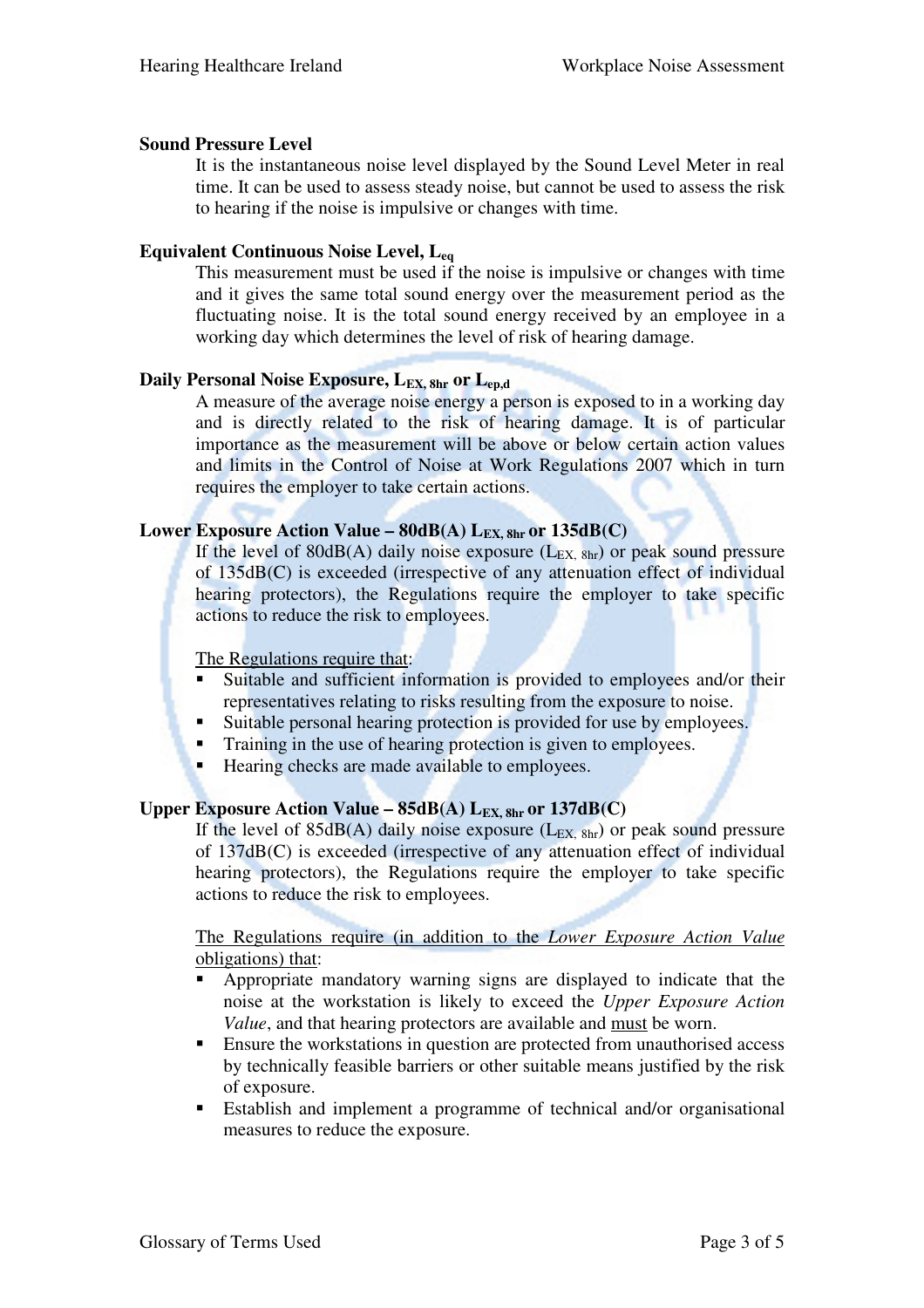#### **Exposure Limit Values –**  $87dB(A)$  **L<sub>EX, 8hr</sub> or 140dB(C)**

If the level of 87dB(A) daily noise exposure  $(L_{EX, 8hr})$  or peak sound pressure of 140dB(C) is exceeded, the Regulations require the employer to take specific actions to reduce the risk to employees. However, when applying the *Exposure Limit Values*, the employer shall take account of the attenuation effect provided by individual hearing protectors worn by the employee.

The Regulations require that:

- Immediate action is taken to reduce the exposure to below  $87dB(A)$  L<sub>EX, 8hr</sub> or 140dB(C).
- Identify the reasons why the over-exposure has occurred.
- Amend the organisational and technical protection and prevention measures so as to prevent a reoccurrence.

#### **Weekly Noise Exposure Level**

For activities where the daily noise exposure varies markedly from one working day to the next, the employer may, for the purposes of applying the *Exposure Limit Values* and *Exposure Action Values*, use the *Weekly Noise Exposure Level* in place of the *Daily Exposure Level* to assess the levels of noise to which workers are exposed, on condition that:

- The *Weekly Noise Exposure Level* does not exceed the *Exposure Limit Value* of 87dB(A); and
- **•** Appropriate measures are taken in order to reduce the risk associated with these activities to a minimum.

When considering whether to use weekly averaging, it is important to ensure there is no increase to risk in health. It would not, for example, be acceptable to expose workers to very high noise levels on a single day without providing them with hearing protection. There is an overriding requirement to ensure, so far as is reasonably practicable, that the risk from exposure to noise is eliminated at source or reduced to a minimum.

#### **3dB Rule**

 An increase in noise of 3 decibels (+ 3dB) represents a doubling of noise energy. For example, if noise increases from 82dB to 85dB, it has effectively doubled, or indeed it has halved if it drops from 85dB to 82dB.

 Also, a noise exposure of 85dB for 8 hours represents the same noise exposure for an employee as if they were exposed to 88dB for 4 hours.